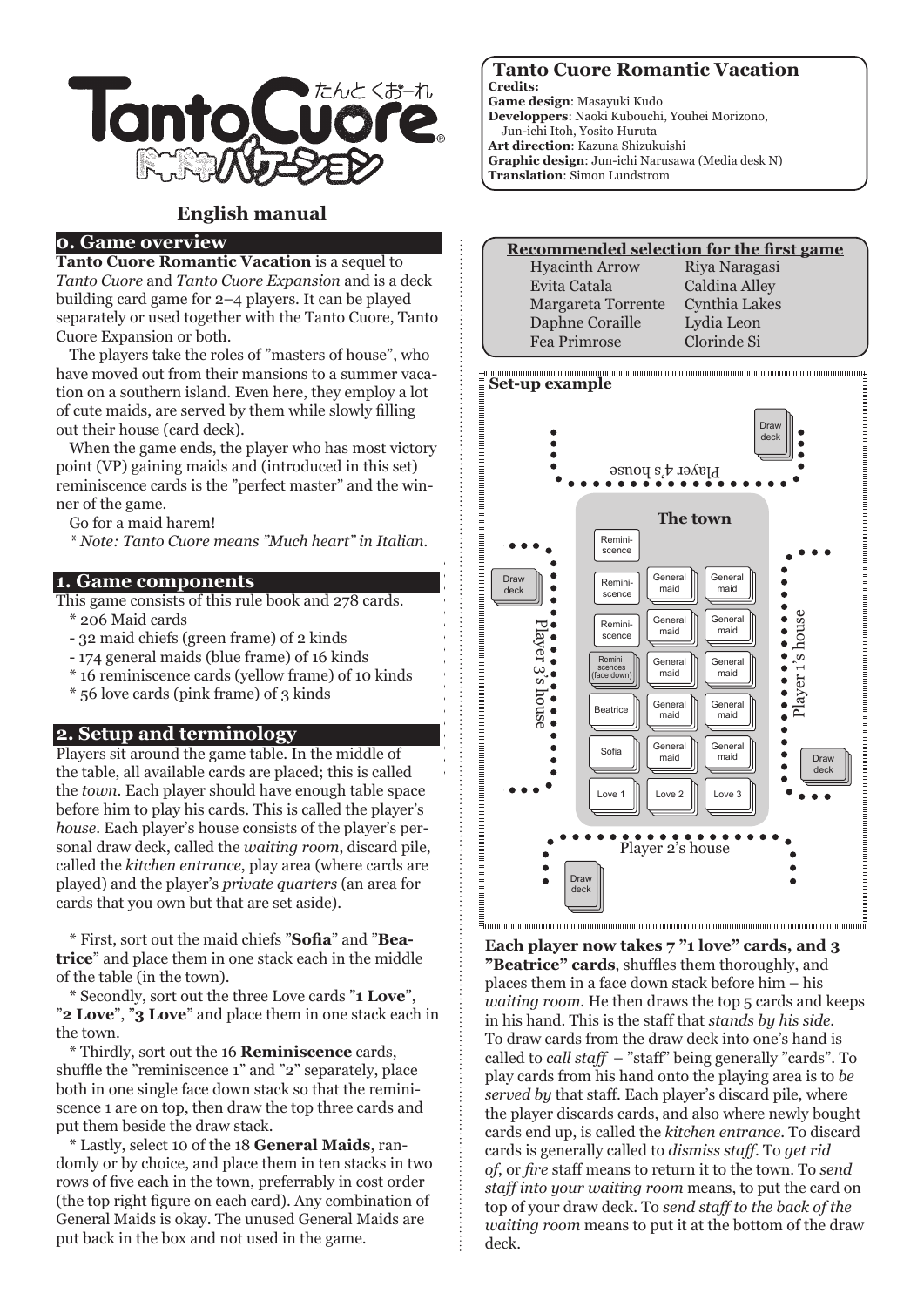# **3. The flow of the game**

Decide starting player in any suitable fashion.

Players take turns, with the starting player taking the first turn. Each turn consists of the following four phases (described in detail later in the rules):

1. **Starting phase** (aka "The start of your turn".Certain set-aside cards activate their effect here)

- 2. **Serving phase** (main game: playing maid cards)
- 3. **Employ phase** (play love cards, employ new staff)
- 4. **Dismiss phase** (dismiss used staff, call new)

When the player has finished all four phases, turn goes to the next player in clockwise order. This continues until the game ends, at which point Victory Points are calculated and the winner is determined.

## **4. The cards**

There are three types of cards in this game: **Maid cards**, **Love cards** and **Reminiscence cards**.

# **Maid cards**

There are two types of maids in this set: *Maid Chiefs* and *General Maids*. There is also a third kind, called *Private Maids*, that are not included in this set.

**Maid Chiefs** (green frame) mostly only generate Victory Points and have little effect during the game.

**General Maids** (blue frame) are the cards that form the game. You play these during the Serving Phase.

Playing a maid card from your hand (being served by a maid) costs one "serving". Each player has one serving per turn, so basically, the player can only be served by one maid per turn. (However, certain maids generate more "servings" and will thus allow the player be able to be served by more maids).



**Please note: "Maids" in these rules means collectively** *general maids* **and** *maid chiefs* **and (if you use cards from other sets)** *private maids***. Love cards are not maids, however, they are part of the staff.**

**1. Title** – The maid's title

**2. Name** – The maid's name

**3. Employ cost** – The amount of Love required to employ this maid from the town.

**4. Victory Points** – The number of Victory Points this maid is worth.

**5. Symbol: Callings** – The number of extra staff the player will call (number of cards the player must draw from his deck) when being served by this maid.

**6. Symbol: Love** – The amount of extra Love this maid generates when she serves.

**7. Symbol: Servings** – The number of extra Servings this maid generates.

**8. Symbol: Employments** – The number of extra Employments this maid generates.

**9. Maid category**

**10. Maid effect** – A text describing the effect the maid has.

**11. Flavour text** – The maid's standard phrase.

## **Love cards**

Love cards generate **Love** that is used to *employ* new staff (buy new cards), and are mostly played during the Employ Phase, but can generally be played at any time.

During a turn, **the player may play as many Love cards as he wishes** to add to his amount of Love (he might have gained some Love from the maids he played during the Serving Phase). **No Servings are needed to play Love cards.**

A **"1 Love"** card will give 1 Love, a **"2 Love"** cards will give 2 Love and a **"3 Love"** card will give 3 Love. Obviously enough.

Love is not kept between turns. Any unused Love is lost when the player's turn ends.

### **1. Name** – card name

**2. Employ cost** – The amount of Love requires to employ this card from the town.

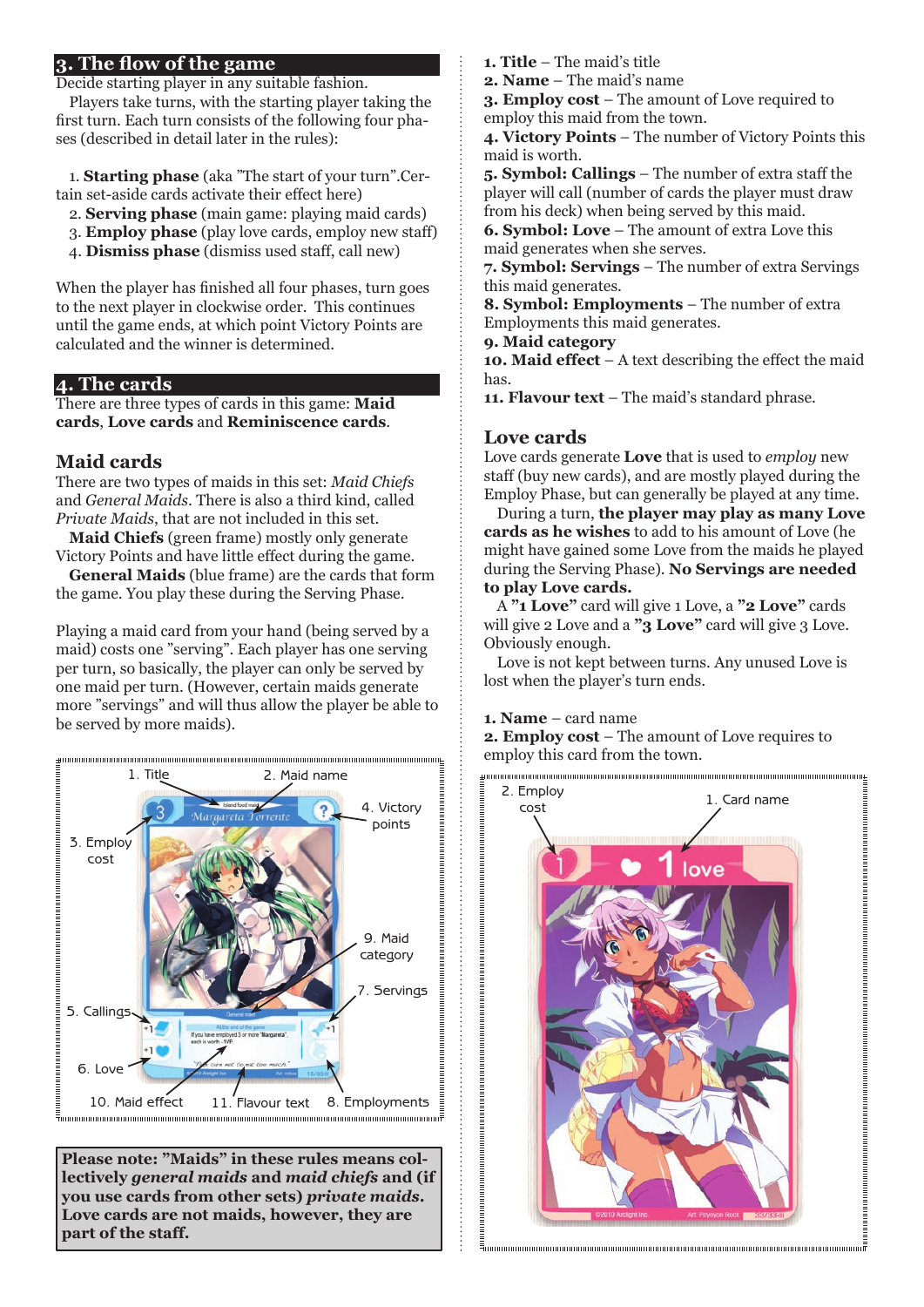# **Reminiscence cards**

Reminiscence cards never enter your deck, but are, when acquired, immediately put in your Private Quarters. They generate Victory Points and a one-time powerful effect, but **they are not employed by normal means** – instead they require you to dismiss a certain combination of staff in order to acquire them.



- **1. Card name**
- **2. Victory Points**
- **3. Reminiscence category** either 1 or 2.

**4. Staff requirement** – A list of what staff you must dismiss in order to acquire this card.

**5. Card effect** – The effect you gain when you acquire this card.

### **Art credits:**

| Inugami Kira                     | Ekusa Takahito | F.S           |
|----------------------------------|----------------|---------------|
| Onineko                          | Kinoshita Ichi | Kusaka Souji  |
| Kuramoto Kaya                    | Ko~cha         | <b>COMTA</b>  |
| Sato Satoru                      | Samba Sou      | Tatekawa Mako |
| Natsuki Koko                     | Nishida        | Hayase Akira  |
| Harada Takehito                  | Fujii Rino     | Poyoyon Rock  |
| Matoki Misa                      | Miyashita Miki | Miyasu Risa   |
| Yasuyuki                         | Yamda J-ta     | Yamadori Ofu  |
| Yukiwo                           | Ruchie         | refeia        |
| Cover illustration: Inugami Kira |                |               |

# **5. Phase details**

## **5-1 Starting phase**

If you have a Valencia as a chambermaid, her chambermaid bonus effect may be applied now if you wish. *Also, if you are using Private Maids and/or events from other Tanto Cuore sets, some of those effects are applied in this phase, please refer to those rules.*

# **5-2 Serving Phase**

The main phase. It's during this phase that the player plays (is served by) General Maids (sometimes even Maid Chiefs) to gain their effects.

**Being served by a maid costs** (unless anything else is stated) **one (1) "serving", and each player gets only one serving at the start of his Serving Phase**. This means that each player can only be served by one maid per turn, unless he is served by a maid that generates more servings. (Please note that only playing maid cards from your hand costs servings. Gaining effects from chambermaids (see later) does not cost Servings).

When a player is served by a maid, he first receives the bonuses described by the symbols on the card – *Servings*, *Callings*, *Love* and *Employments*. Of these, **Callings are used immediately**; the player must call the specified number of staff from his waiting room (draw cards from his deck) as soon as he receives Callings. If there are any maids among the staff the player calls, they may serve the player during this same Serving Phase (provided the player has Servings left).

**Servings, Love and Employments, though, are stacked.** Servings must be used during the Serving Phase, and Employments and Love are used during the Employ Phase, but they do not need to be used immediately. However, no Servings, Love or Employments carry over into the next turn – they are all lost in the players' Dismiss Phase.

**Any text on the maid card is resolved after the player has received the symbol bonuses.**

Certain maids may, instead of serving the player, become *chambermaids*. To chambermaid a maid means to set her aside from the playing area, in the player's Private Quarters (the area beside the play area, reserved for set-aside cards). **Chambermaids will not be dismissed during the Dismiss phase**, but the player retains ownership. For details, see "6. Chambermaids".

Any time during the serving phase, but only **once per turn, the player may acquire one of the three face-up Reminiscence cards. This is done by dismissing staff (discarding cards) that fit the description on the Reminiscence card.** Please note only staff by your side (in your hand) may be dismissed, not maids that have already served you (been played). **Reminiscence cards are placed directly in your Private Quarters** and stay there until any card effect forces them away. As soon as a Reminiscence is acquired, its effects are applied and a new one is drawn to replace it (as long as the draw deck allows.)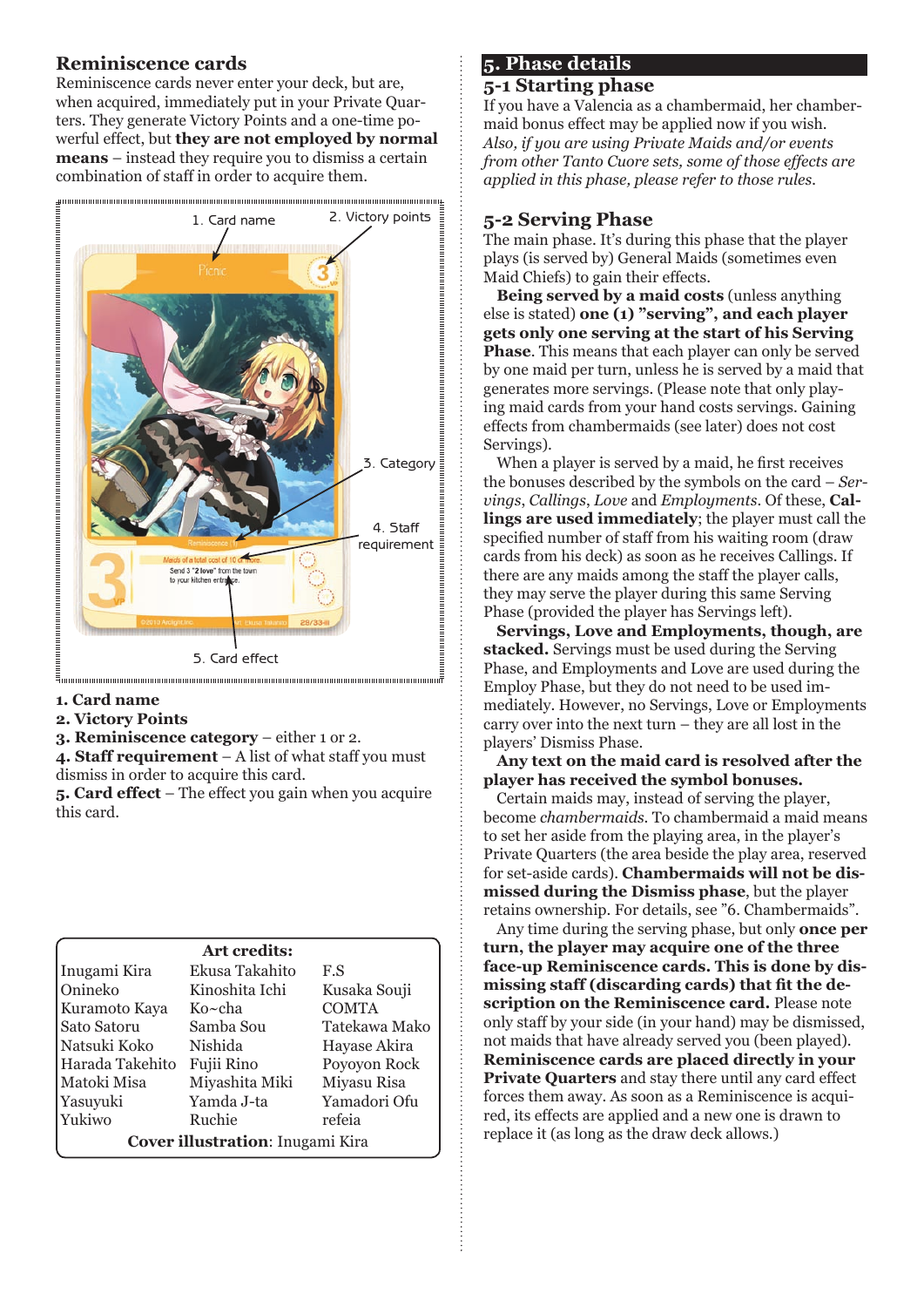If nothing else is stated, the serving phase ends when the player decides to end it. Usually, it ends when the player has no more Servings or maids by his side. Strictly spoken, however, the phase does not end just because the player runs out of Servings; any effects that must take place during the Serving phase may still be applied even if the player has no Servings left. As stated earlier, no Servings are carried over to the next turn.

## **5-3 Employ Phase**

After the player has been served by his maid(s), he may *employ staff* from the town, i.e buy a card from the town. **A player can only employ 1 staff member per turn**, unless maid effects have increased this number.

**To employ a card, the player must have the necessary amount of Love to give to the new staff member.** The player may, in the Employ Phase, play any amount of Love cards from his hand to add to any Love he might have gained from being served by maids during the Serving. It does not cost any Servings to play Love cards.

**Employing one staff member also costs 1 Employment.** Each player gets only 1 Employment at the start of each of his Employ Phases, which means he may employ at least 1 staff member per turn. However, if the player has gained more Employments from maid effects, he may employ as much staff as his number of Employments allow, but he must have enough Love to give to all of the employed staff.

**Newly employed General maids and Love cards go to your kitchen entrance**. Please note that newly employed staff doesn't go into your waiting room (draw deck) or to your side (hand), nor into any other player's kitchen entrance, unless specifically stated.

Also note that **Reminiscence cards cannot be gained this way.** They are gained during the Serving phase, and not by giving Love, but by dismissing staff.

The Employment Phase ends when the player runs out of Employments or Love, or, strictly spoken, when he decides to end it.

#### **5-4 Dismiss Phase**

The final part of a player's turn. **All staff that served the player, and all staff still by his side, are dismissed** (all played cards and cards left in hand are put in the player's discard pile). However, the staff in the player's Private Quarters (Private Maids, Chambermaids, Reminiscence cards etc) stay where they are, they are not dismissed.

**Next, the player calls five staff members from the waiting room** (draws five cards from his deck). If the waiting room runs out of staff (no cards in the draw pile), the player calls as many as he can, then all staff in the kitchen entrance rush in total disorder to the waiting room (shuffle the discard pile and form a new draw deck) and then the player calls those missing.

As mentioned earlier, **all excess Love, Servings and Employments are lost at this point. They do not carry over to the next turn.**

### **6. Details: Chambermaids**

Certain maids have the title *Chambermaid* or *Chambermaid chief*. These may become Chambermaids, which means they can be **set aside of the playing area, in the player's Private Quarters, instead of serving the player.** None of their bonuses or effects will happen and they and will not be dismissed in the Dismiss phase. They will stay in the player's private quarters until the end of the game or some effect forces them away. The player retains ownership and any Victory Points are still valid.

To chambermaid a maid usually costs 1 Serving, but chambermaiding a maid chief can cost 2 Servings – it's noted on the card.

Some Chambermaids have a so-called *Chambermaid Bonus*. The Chambermaid bonus is not applicable unless the maid is a chambermaid, and can thus not be activated if you are served by her normally or, in the case of end-game Victory Point bonuses, she is in your waiting room when the game ends. However, gaining this chambermaid effect doesn't cost any servings.

## **7. Details: Private Maids**

*Private Maids are not included in this set, but are part of the Tanto Cuore base set and Tanto Cuore Expansion. They can be seen as instant chambermaids. Once employed, a private maid goes straight to your private quarters and will generate her effect once (and only once) each turn. Some private maids are sent to other players' private quarters instead and might generate bad effects.*

*For details, please refer to the respective rule books of the sets that contain Private Maids.*

#### **8. Details: Reminiscence cards**

Reminiscence cards are, strictly spoken, Victory Point cards that do not enter your deck. Instead, when acquired, they are put in your Private Quarters and will sit there for the remainder of the game unless some card effect forces them away.

**Reminiscence cards are acquired during the Serving phase**, by dismissing staff that meets the requirements on the Reminiscence card.

As soon as a Reminiscence card is acquired, its effects are applied and a new reminiscence card is drawn to replace it (if possible). There should always be three face-up Reminiscence cards.

A player may only acquire one of the three face-up Reminiscence cards, and **only one Reminiscence card per turn.**

#### **Generally about the reshuffling the deck:**

The staff doesn't reorganize just because the Waiting Room is empty. They don't notice anything until the master Calls and no one is there. When that happens, they run so chaotically to the Waiting Room that they're all mixed up and the ones who happen to end up closest to the door go to their master's side.

Technically spoken, this means that you don't reshuffle your discard pile until you must draw a card and your draw deck is empty.